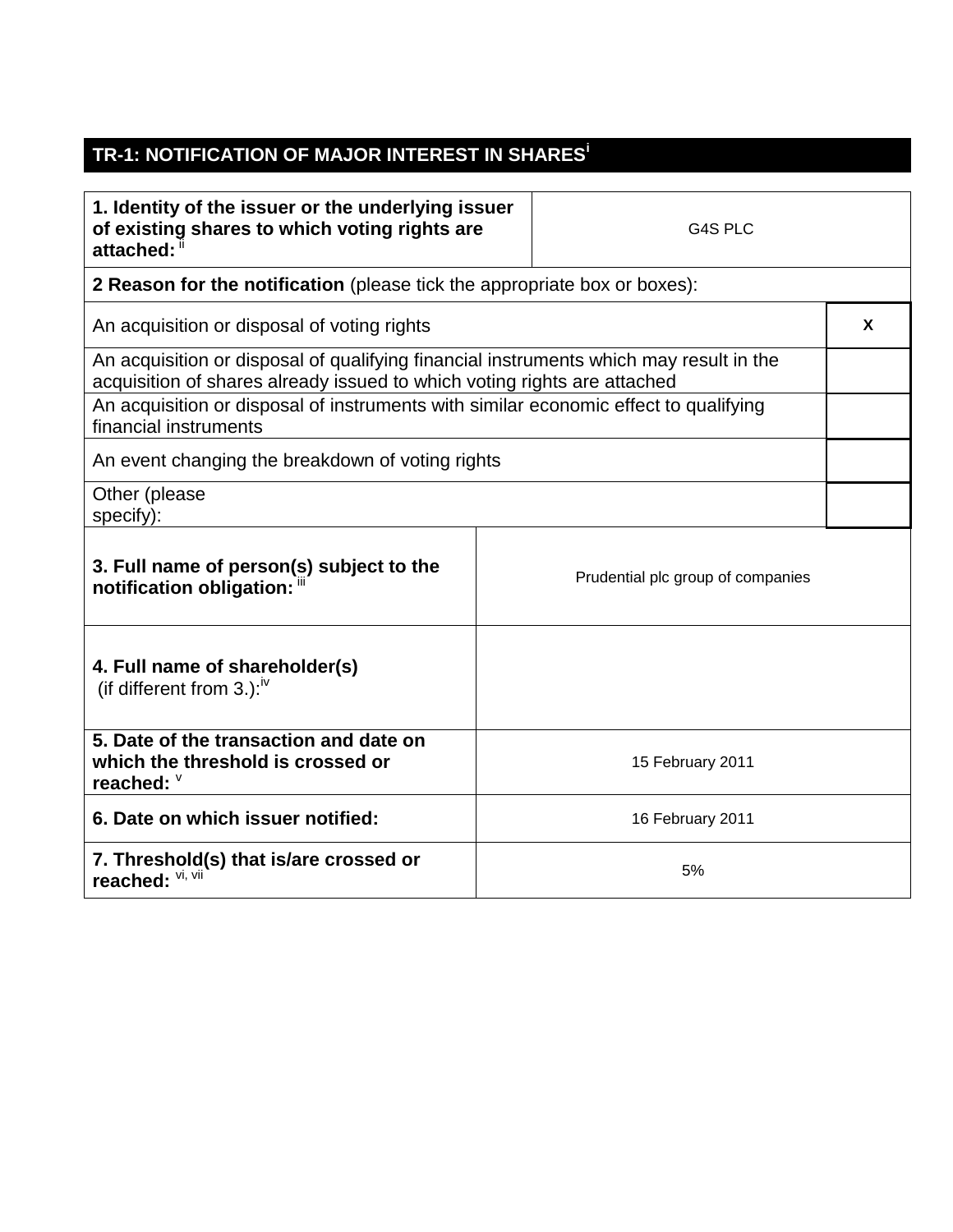| 8. Notified details:                                                                     |                                            |                                                      |                                   |                      |                        |                                 |                 |
|------------------------------------------------------------------------------------------|--------------------------------------------|------------------------------------------------------|-----------------------------------|----------------------|------------------------|---------------------------------|-----------------|
| A: Voting rights attached to shares Vili, ix                                             |                                            |                                                      |                                   |                      |                        |                                 |                 |
| Class/type of<br><b>Situation previous</b><br>to the triggering<br>shares<br>transaction |                                            | Resulting situation after the triggering transaction |                                   |                      |                        |                                 |                 |
| if possible using<br>the ISIN CODE                                                       | <b>Number</b><br><b>Number</b><br>οf<br>οf | <b>Number</b><br>of shares                           | <b>Number of voting</b><br>rights |                      |                        | % of voting rights <sup>x</sup> |                 |
|                                                                                          | <b>Shares</b>                              | Voting<br><b>Rights</b>                              | <b>Direct</b>                     | Direct <sup>xi</sup> | <b>Indirect</b><br>xii | <b>Direct</b>                   | <b>Indirect</b> |
| GB00B01FLG62                                                                             | 70,057,325                                 | 70,057,325                                           | 71,384,444                        | 70,053,382           | 1,331,062              | 4.96%                           | 0.10%           |
|                                                                                          |                                            |                                                      |                                   |                      |                        |                                 |                 |

| <b>B: Qualifying Financial Instruments</b>           |                                               |                                           |                                                                                                           |                       |  |
|------------------------------------------------------|-----------------------------------------------|-------------------------------------------|-----------------------------------------------------------------------------------------------------------|-----------------------|--|
| Resulting situation after the triggering transaction |                                               |                                           |                                                                                                           |                       |  |
| <b>Type of financial</b><br>instrument               | <b>Expiration</b><br>$date^{\overline{x}iii}$ | Exercise/<br><b>Conversion Period Xiv</b> | <b>Number of voting</b><br>rights that may be<br>acquired if the<br>instrument is<br>exercised/converted. | % of voting<br>rights |  |
|                                                      |                                               |                                           |                                                                                                           |                       |  |

| C: Financial Instruments with similar economic effect to Qualifying Financial Instruments<br>XV, XVI |                          |                                              |                                                           |                                                        |                                         |              |
|------------------------------------------------------------------------------------------------------|--------------------------|----------------------------------------------|-----------------------------------------------------------|--------------------------------------------------------|-----------------------------------------|--------------|
| Resulting situation after the triggering transaction                                                 |                          |                                              |                                                           |                                                        |                                         |              |
| <b>Type of financial</b><br>instrument                                                               | <b>Exercise</b><br>price | <b>Expiration</b><br>date $x$ <sub>vii</sub> | Exercise/<br><b>Conversion</b><br>period <sup>xviii</sup> | <b>Number of voting rights</b><br>instrument refers to | % of voting rights $XIX$ ,<br><b>XX</b> |              |
|                                                                                                      |                          |                                              |                                                           |                                                        | <b>Nominal</b>                          | <b>Delta</b> |
|                                                                                                      |                          |                                              |                                                           |                                                        |                                         |              |

| Total (A+B+C)                  |                                    |
|--------------------------------|------------------------------------|
| <b>Number of voting rights</b> | <b>Percentage of voting rights</b> |
| 71,384,444                     | 5.06%                              |